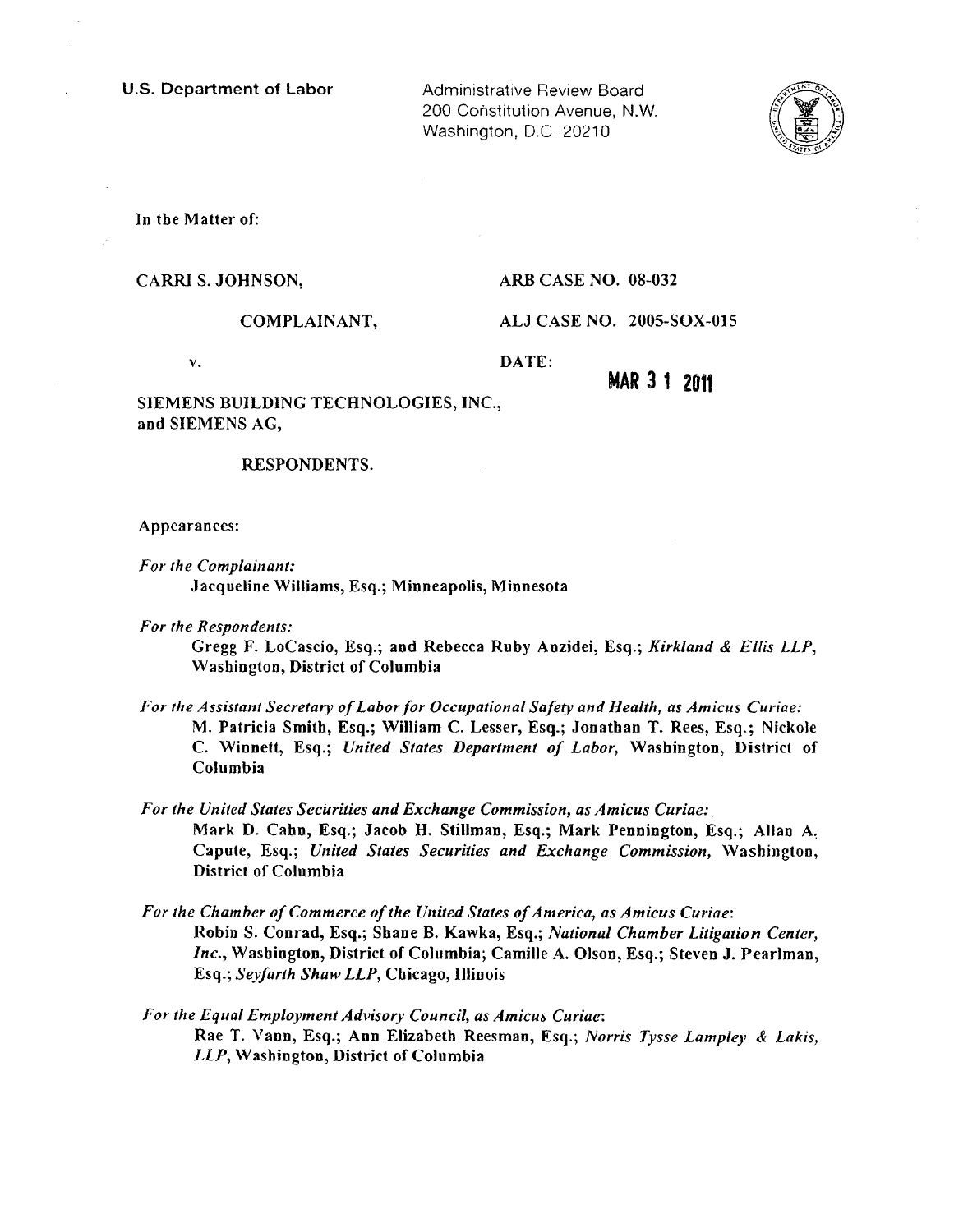For the American Federation of Labor and Congress of Industrial Organizations, as Amicus Curiae:

Lynn K. Rhinehart, Esq.; James B. Coppess, Esq.; Brandon J. Rees, Esq.; American Federation of Labor and Congress of Industrial Organizations, Washington, District of Columbia

- For Gereon Merten, as Amicus Curiae: Gereon Merten, pro se, Congers, New York
- For the Sensible Law Institute, as Amicus Curiae: Daniel A. Corey, Esq.; Sensible Law Institute, Drexel Hill, Pennsylvania
- For David Landau & Associates, as Amicus Curiae: Keith J. Rosenblatt, Esq.; Jacqueline K. Hall, Esq.; Littler Mendelson, Newark, New **Jersey**

For the Government Accountabilty Project, National Employment Lawyers Association, and National Whistleblowers Center, as Amicus Curiae:

R. Scott Oswald, Esq.; Jason Zuckerman, Esq.; The Employment Law Group, Washington, District of Columbia; Michael T. Anderson, Esq.; Ann LugbiJ, Esq.; Murphy Anderson PLLC, Boston, Massachusetts; Karen J. Gray, Esq.; Government Accountability Project, Washington, District of Columbia; Rebecca M. Hamburg, Esq.; National Employment Lawyers Association, San Francisco, California; Richard R. Renner, Esq.; National Whistleblowers Legal Defense and Education Fund, Washington, District of Columbia

For Sempra Energy Trading LLC, as Amicus Curiae:

Kathleen M. McKenoa, Esq.; Nathaniel M. Glasser, Esq.; Proskauer Rose, LLP, New York, New York

For Berkshire Hathaway, Inc. and FlightSafety International, Inc., as Amicus Curiae: Paul E. Hash, Esq.; Michael J. DePonte, Esq.; Jackson Lewis

Before: Paul M. Igasaki, Chief Administrative Appeals Judge; E. Cooper Brown, Deputy Chief Administrative Appeals Judge; Joanne Royce, Administrative Appeals Judge; and Luis A. Corchado, Administrative Appeals Judge, presiding en banc; Judge E. Cooper Brown, concurring.<sup>1</sup>

Judge Wayne C. Beyer was a member of the Administrative Review Board when the Complainant filed her appeal, but his term had ended when the en banc deliberations began and the decision was written. Judge Lisa W. Edwards joined the Board after the en banc panel had completed its deliberations and the opinion had been drafted, so she did not participate in this case.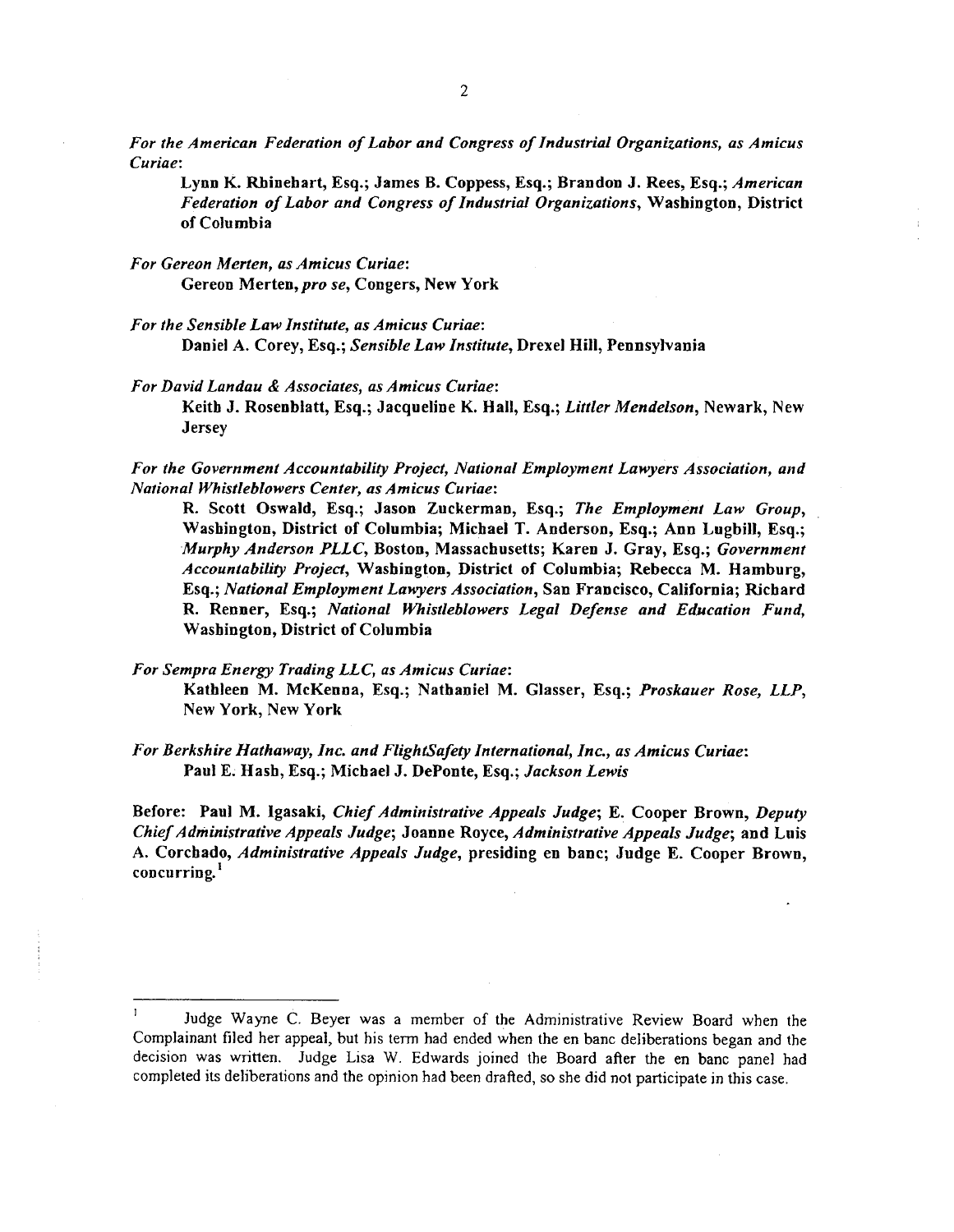# DECISION AND ORDER OF REMAND

This case arises under Section 806 of the Corporate and Criminal Fraud Accountability Act of 2002, Title YIL of the Sarbanes-Oxley Act of 2002, Pub. L. 107-204 (Sarbanes Oxley or SOX), 18 U.S.C.A. § 1514A (West Supp. 2010). Section 806 and its implementing regulations at 29 C.F.R. Part 1980 (2010) protect covered employees from retaliation who, among other things, "provide information. . . or otherwise assist in an investigation regarding any conduct which the employee reasonably believes constitutes a violation" of the federal mail, wire, bank, or securities fraud statutes, any rule or regulation of the Securities and Exchange Commission, or any Federal law relating to fraud against shareholders.

Pursuant to a complaint initially filed with the Department of Labor's Occupational Safety and Health Administration (OSHA), Complainant Carri S. Johnson alleged that Respondent Siemens Building Technologies, Inc. (SBT), a subsidiary of Respondent Siemens AG, wrongfully terminated her employment because she engaged in protected whistleblowing activity under Section 806. After OSHA rejected her complaint, Johnson requested a hearing before the Office of Administrative Law Judges (OALJ), which a DOL Administrative Law Judge (AU) held in May and July of 2006. Thereafter, pursuant to the Respondents' motion for judgment as a matter of law, the ALJ issued a decision on November 27, 2007, concluding that Respondent SBT was not a company covered by Section 806 of Sarbanes-Oxley, and accordingly dismissed the complaint with respect to both of the Respondents. Johnson timely appealed the AU's decision to the Administrative Review Board (ARB or Board).

For the following reasons, the Board, presiding en bane, concludes that Section 806 covers a subsidiary whose financial information is included in the consolidated financial statements of a parent company subject to the registration and reporting requirements of Sections 12 and 1S(d), respectively, of the Securities Exchange Act of 1934. Accordingly, the AU's decision is vacated, and this case is remanded for further proceedings consistent with this Decision and Order of Remand.

#### BACKGROUND

Respondent SBT is a non-publicly traded subsidiary of Siemens Corporation, which in tum is a subsidiary of Respondent Siemens AG, a publicly traded company subject to the requirements of the Sarbanes-Oxley Act and to regulation by the Securities and Exchange Commission.2 SBT hired Johnson in February 2002 as SST's Branch Manager at its Roseville, Minnesota, Fire Safety Division office She held this position until SBT terminated her employment on March 10, 2004. Complaint (Compl.) at 3; Recommended Decision and Order (R. D. & 0.) at 6.

 $\overline{c}$ Section 806, 18 U.S.C.A. § IS14A(a), prohibits a "company with a class of securities registered under section 12 of the Securities Exchange Act of 1934 (15 U.S.C. 781), or that is required to file reports under section 15(d) of the Securities Exchange Act of 1934 (15 U.S.C. 78o(d))" from retaliating against an employee who engages in whistleblower protected activity. For convenience, throughout this decision we refer to such companies as "publicly traded."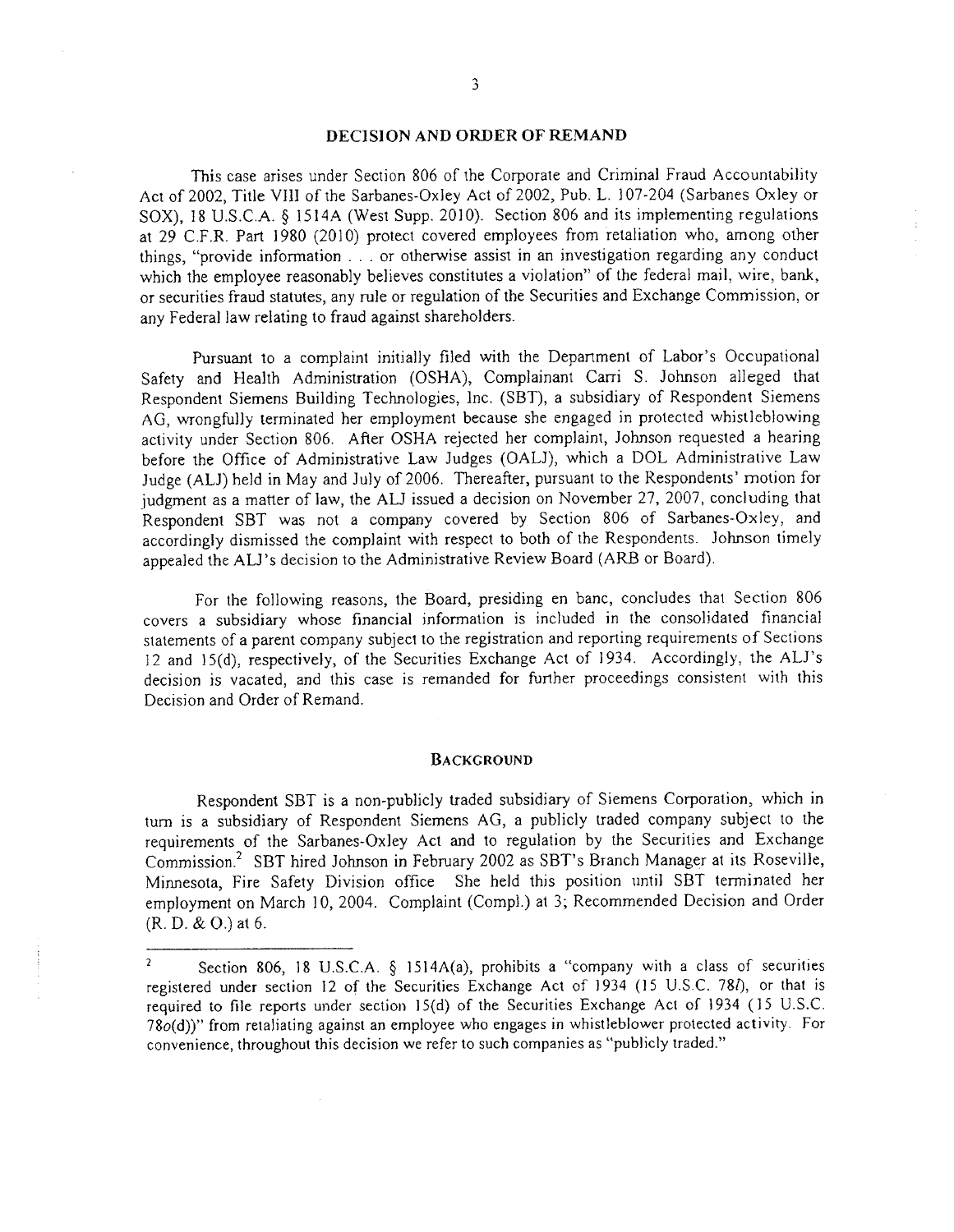In response to her discharge, Johnson filed a timely complaint with OSHA alleging that SBT violated Section 806 of SOX when it terminated her employment because she reported fraudulent and illegal activity. Compl. at 1. Specifically, Johnson alleged that she reported discrepancies in billing practices, misrepresentations of income, overbooking jobs, and the creation of "phantom jobs" to inflate earnings; that after she reported her concerns to her supervisors, SBT began to retaliate against her with poor perfonnance reviews; that one of her supervisors attempted to bribe her by offering to withdraw a poor performance review if she agreed to refrain from reporting any more activity; that she reported her concerns of fraud and retaliation to Siemens's District Human Resources Supervisor and later to members of a team reviewing the performance of the SBT Roseville branch; and that three days after reporting her

concerns to the reviewing team, SBT terminated her employment.  $Id$  at 2-3. Before OSHA, SBT countered that it terminated Johnson's employment because she failed to meet minimum job performance requirements. OSHA Order at 3. Finding no reasonable cause to believe that SBT discharged Johnson in retaliation for protected activity, OSHA rejected her complaint. Johnson requested a hearing before the Department of Labor's OALJ.

The presiding AU denied the Respondents' pre-hearing motions for summary disposition, and after ordering the addition of Siemens  $AG$  as a named party Respondent,<sup>3</sup> the AU held a hearing on the merits on May 15-19 and July 18-21, 2006. In the midst of the hearing proceedings, the Board issued Klopfenstein v. PCC Flow Tech. Holdings, Inc., ARB No. 04-149, ALJ No. 2004-SOX-011 (ARB May 31, 2006) (Klopfenstein I), in which the ARB held that a subsidiary acting as the agent of a publicly traded company with respect to the challenged employment decision can be held liable under Section 806.<sup>4</sup> In light of the Board's decision in Klopfenstein I, the AU ordered post-hearing briefing on the question of whether the Respondents, either or both, were subject to the prohibitions of Section 806. In conjunction with the briefing order, SBT filed a motion for judgment as a matter of law, asserting that Siemens AG was not a proper party and that SBT had not acted as Siemens AG's agent in terminating Johnson's employment. Following denial of an interlocutory appeal related to SBT's motion,<sup>5</sup> the AU addressed the motion's merits. Concluding that SBT was not a covered employer under Section 806 because the record did not support a finding that SBT acted as Siemens AG's agent with respect to Johnson's termination, the AU dismissed her claims against SBT and Siemens AG. Outside of her coverage holding, the AU did not make any findings or conclusions of law

<sup>3</sup> Pursuant to Johnson's motion, the AU allowed the addition of Siemens AG as a Respondent because the company had been a party to the OSHA proceedings.

 $\overline{\mathbf{4}}$ The Board in Klopfenstein I remanded the case to the ALJ to apply agency theory. Following the AU's decision and order on remand, Klopfenstein filed a second appeal, resulting in the Board's decision in Klopfenstein v. PCC Flow Tech. Holdings, Inc., ARB No. 07-021, -022, ALJ No. 2004-SOX-011 (ARB Aug. 31, 2009) (Klopfenstein II), aff'd per curiam, Klopfenstein v. Admin. Review Bd., 2010 WL 4746668 (5th Cir. Nov. 23, 2010).

<sup>5</sup> After granting Johnson multiple extensions for filing a response to SBT's motion, the AU denied further extensions, and she filed an interlocutory appeal of that order with the ARB. The Board denied the interlocutory appeal on January 19, 2007. Johnson v. Siemens Building Techs., Inc., ARB No. 07-010, ALJ No. 2005-SOX-015 (ARB Jan. 19, 2007).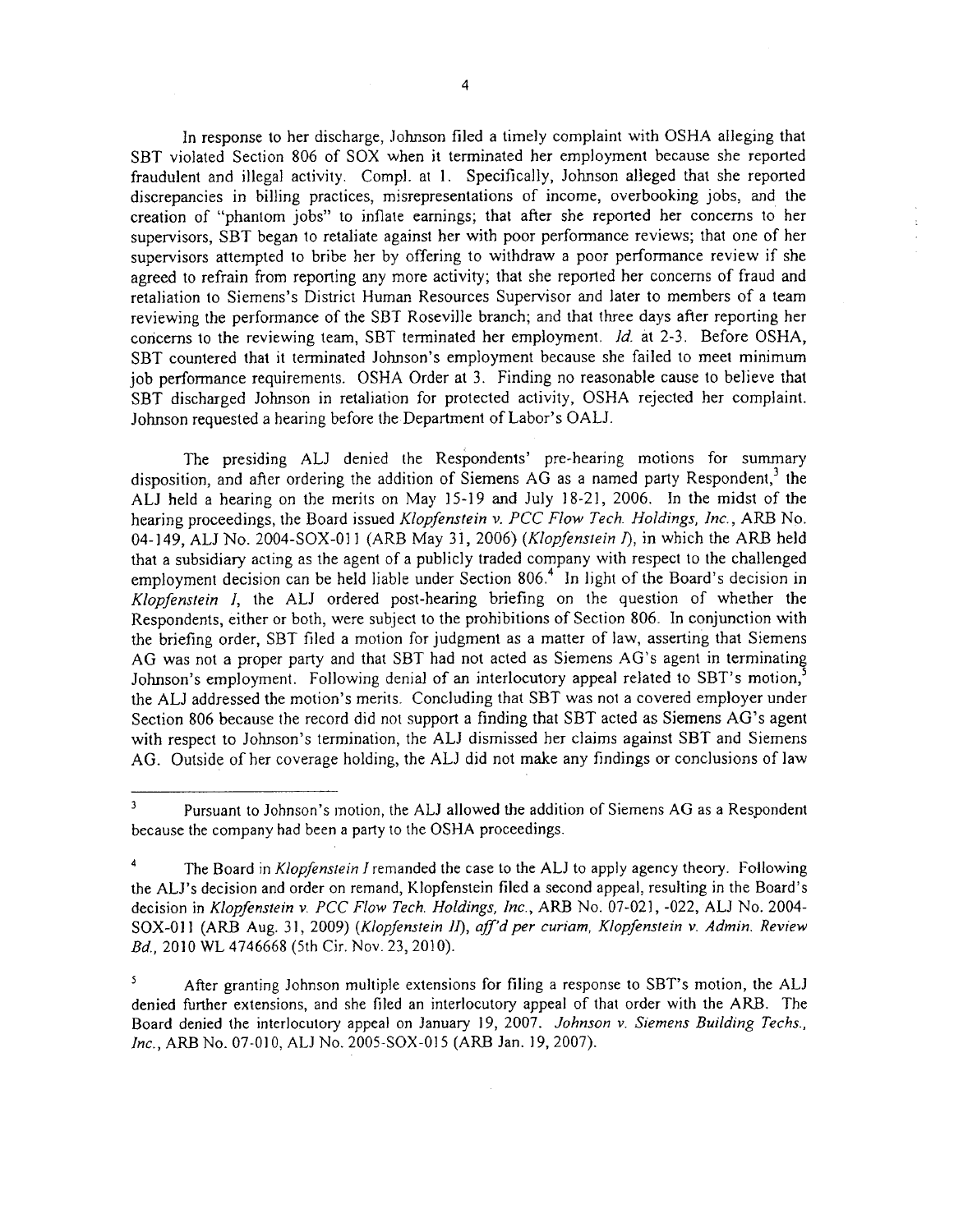on the primary merits of Johnson's claim. Johnson filed a timely petition for review of the AU's decision with the ARB.

Given the widespread significance of the issues raised, this matter was assigned for en banc review and the Board issued a briefing order requesting that the parties and amici curiae address specific questions concerning subsidiary coverage under Section 806. Subsequently, Congress enacted and the President signed into law on July 21, 2010, the Dodd-Frank Wall Street Reform and Consumer Protection Act, Pub. L. No. 111-203, 124 Stat. 1376 (2010) (Dodd-Frank Act). Because Section 929A of the Dodd-Frank Act amends Section 806, the Board requested parties and amici curiae to supplement their briefs by addressing what effect, if any, Section 929A has on this case and the issues presented for resolution.

# JURlSDlCTJON AND STANDARD OF REVIEW

Congress authorized the Secretary of Labor to issue final agency decisions with respect to claims of discrimination and retaliation filed under SOX, 18 U .S.c.A. § 1514A(b). The Secretary has delegated that authority to the Administrative Review Board. Secretary's Order No. 1-2010 (Delegation of Authority and Assignment of Responsibility to the Administrative Review Board), 75 Fed. Reg. 3924 (Jan. i 5, 2010). See 29 C.F.R. § i 980. I 10(a). The Board reviews the AU's findings of fact under the substantial evidence standard. 29 C.F.R. § 1980. 110(b). The Board reviews questions of law de novo. See Simpson v. United Parcel Serv., ARB No. 06-065, AU No. 2005-A1R-03 i, slip op. at 4 (ARB Mar. 14,2008).

#### **DISCUSSION**

Relying on the Board's decision in Klopfenstein I, the ALJ concluded that Respondent SBT, Johnson's employer, was not covered by Section 806 of the Sarbanes-Oxley Act because neither SBT nor its employees acted as the agent of Siemens AG, SBT's parent company, with respect to Johnson's firing. R. D. & O. at 5, 7-8. The AU found no evidence that Siemens AG controlled SBT's employment decisions or that the company knew of or played any role in SBT's termination of Johnson's employment. *Id.* The ALJ found that Johnson complained exclusively to SBT employees about the alleged accounting irregularities and SST's other fraudulent and illegal practices; that none of the information contained in her complaint was reported to Siemens AG; that all individuals Johnson identified as having played a role in her discharge were SBT employees; and that no evidence existed suggesting that anyone at Siemens AG was aware of her concerns about the alleged fraudulent and illegal practices, or aware of her tennination until after she was fired, or that anyone from Siemens AG was consulted or participated in the decisions at SBT leading up to and culminating in Johnson's firing. Id. Finally, the AU found that SBT and Siemens AG did not share common directors or management, and that personnel matters between the two companies were kept separate. R. D. & O. at 8. Accordingly, the AU held that SBT was not covered by SOX Section 806, and thus that Siemens AG could not be held liable for the actions of SBT and its employees with respect to Johnson's discharge.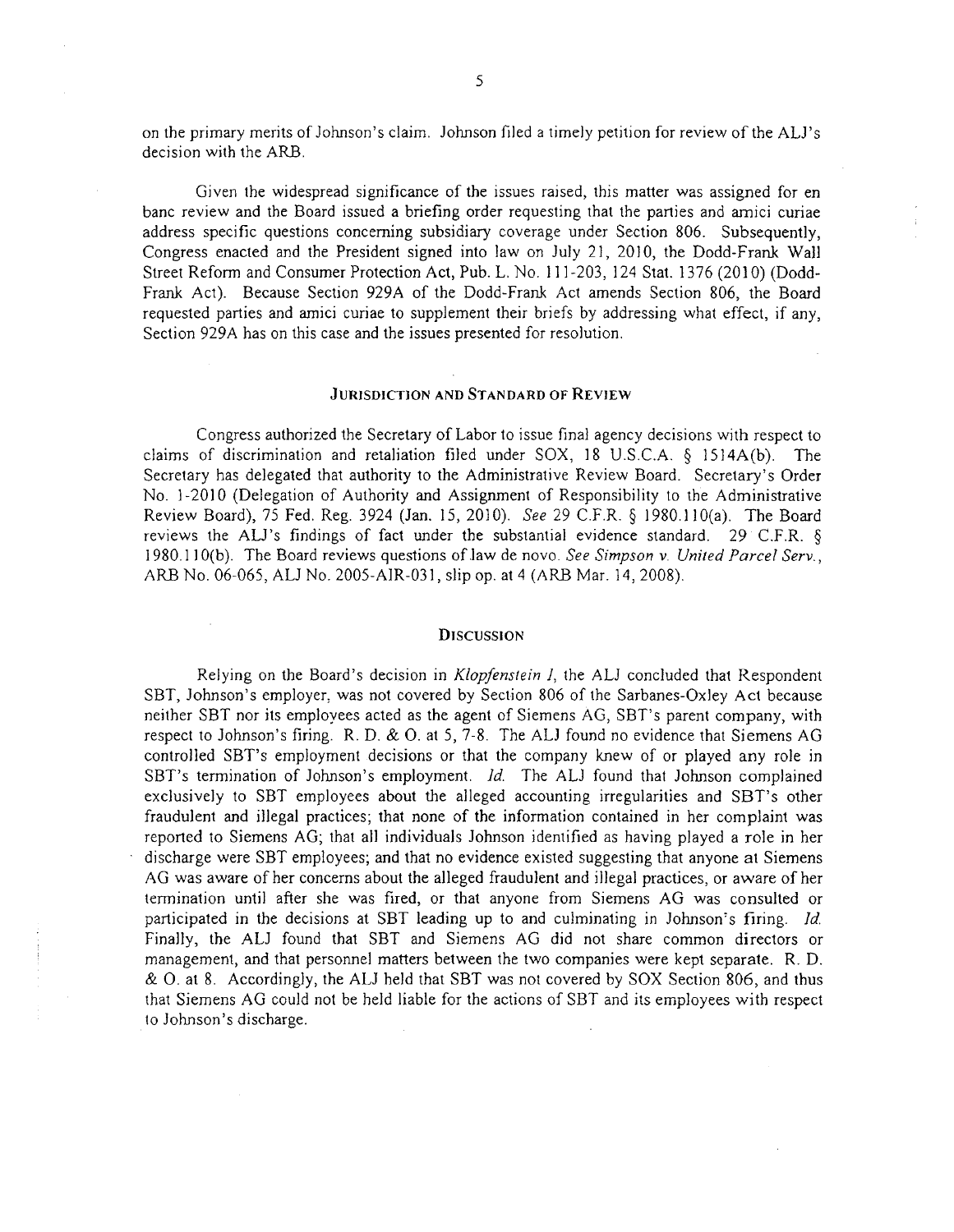The Board has held that a subsidiary can be covered as an agent under Section 806, but has not addressed the question of consolidated subsidiary coverage directly. See Klopfenstein I  $\&$  II. In this case, the Board addresses the question of whether Section 806 covers non-public subsidiaries of publicly traded companies.

# I. Subsidiary Coverage under Section 806

## A. Statutory Language

Addressing the question of Section 806 coverage for a consolidated subsidiary, our objective is to fulfill the intent of Congress. As evidence of congressional intent we have before us such traditional sources as the language of the statute, its purposes and goals, and its legislative history. As with any issue of statutory construction, we, begin our analysis with the us such traditional sources as the language of the statute, its purposes and goals, and its<br>legislative history. As with any issue of statutory construction, we begin our analysis with the<br>language of the statute itself.

On July 30, 2002, Congress enacted and the President signed into law the Sarbanes-Oxley Act of 2002. Section 806, 18 U.S.C.A. § 1514A, provides protection from retaliation to a covered employee who engages in SOX-protected activity. During the pendency of this appeal, on July 21, 2010, the President signed into law the Dodd-Frank Act. Section 929A of the Dodd-Frank Act amended Section 806 by inserting within subsection (a) the following provision: "including any subsidiary or affliate whose financial information is included in the consolidated financial statements of such company." Consequently, 18 U.S.C.A. § 1514A(a), as amended, currently reads in relevant part:

> (a) Whistleblower protection for employees of publicly traded companies. No company with a çlass of securities registered under section 12 of the Securities Exchange Act of 1934 (15 U.S.C. 781), or that is required to file reports under section 15(d) of the Securities Exchange Act of 1934 (15 U.S.C. 78o(d)), . . . *including* any subsidiary or affiliate whose financial information is included in the consolidated financial statements oj such company, . . . or 'any officer, employee, contractor, subcontractor, or agent of such company, . . . may discharge, demote, suspend, threaten, harass, or in any other maner discriminate against an employee in the terms and conditions of employment because of any lawful act done by the employee. . .. (emphasis added).

In explanation of the 2010 amendment, the Senate Report accompanying S. 3217, ultimately Section 929A of the Dodd-Frank Act, stated:

> (Section 929A) amends Section 806 of the Sarbanes-Oxley Act of 2002 to make clear that subsidiaries and affiiates of issuers may not retaliate against whistleblowers, eliminating a defense often raised by issuers in actions brought by whistleblowers.. Section 806 of the Sarbanes-Oxley Act creates protections for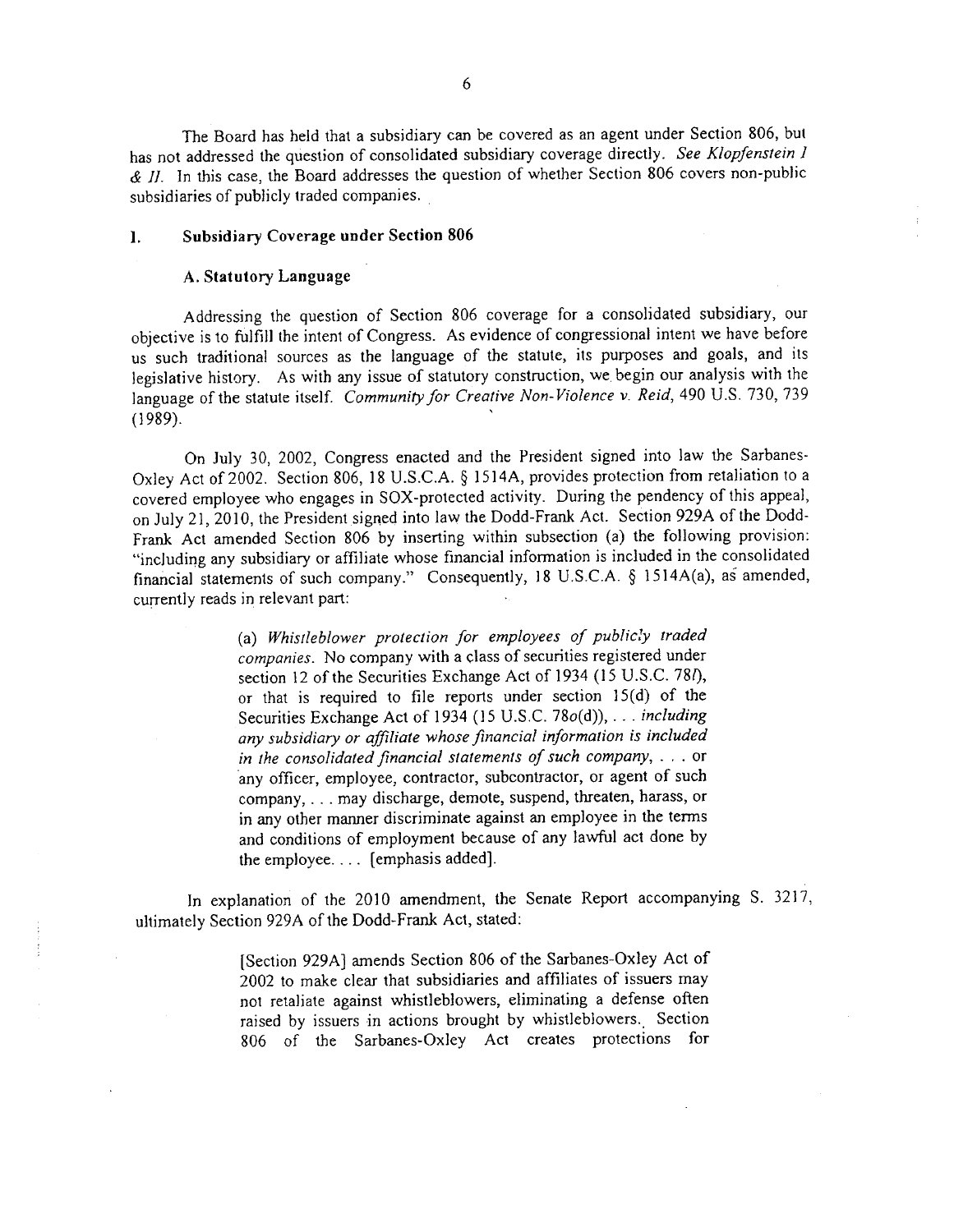whistleblowers who report securities fraud and other violations. The language of the statute may be read as providing a remedy only for retaliation by the issuer, and not by subsidiaries of an issuer. This clarification would eliminate a defense now raised in a substantial number of actions brought by whistleblowers under the statute.

Senate Report 111-176 at 114 (Apr. 30, 2010) (S. 3217). directly addresses the issue before us, we must address the applicability of Section 929A to Johnson's case on appeaL. Because the amending language

# B. Applicability of Dodd-Frank Amendment to Pending Appeals

In construing the Dodd-Frank amendment's applicability to this case, we must first look to the language of the amending statute. Section 929A does not, itself, establish an effective date. Rather, Section 4 of the Dodd-Frank Act provides an effective date applicable to all sections unless otherwise specified:

> Except as otherwise specifically provided in this Act or the amendments made by this Act, this Act and such amendments shal1 take effect 1 day after the date of enactment of this Act.

Following Landgraf v. USI Film Prods., 511 U.S. 244 (1994), we view Section 4 as prescribing neither prospective nor retrospective application of Section 929A. We view "take effect I day after enactment" in Section 4, without more, to require that we "should evaluate each provision of the Act in light of ordinary judicial principles concerning the application of new rules to pending cases and pre-enactment conduct." Landgraf, 511 U.S. at 280. We reject the Respondents' argument for a broader reading of the enactment date. Because we view Section 929A as silent on the issue of its temporal application, we apply the judicial default rules to determine whether a statute applies to cases pending on appeal.  $\overline{\mathcal{U}}$ .

In determining whether to apply a statute to cases pending on appeal, we must balance two competing rules of statutory construction. The first rule of construction is that "a court is to apply the law in effect at the time it renders its decision." Bradley v. School Bd. of Richmond, 416 U.S. 696, 711 (1974). Against this rule, we consider a second rule of construction that "[r]etroactivity is not favored in the law," Landgraf, 511 U.S. at 264. While the courts have long embraced the presumption against retroactive legislation, "for just as long" courts have recognized that, in many situations, the law in effect at the time the court renders its decision should be applied, "even though that law was enacted after the events that gave rise to the suit." Landgraf, 511 U.S. at 273. The application of law existing when the case was decided, however, does not violate the presumption against retroactivity unless the statute in question has retroactive effects. Landgraf, 511 U.S. at 269-70; Patel v. Gonzales, 432 F.3d 685, 690 (6th Cir. 2005).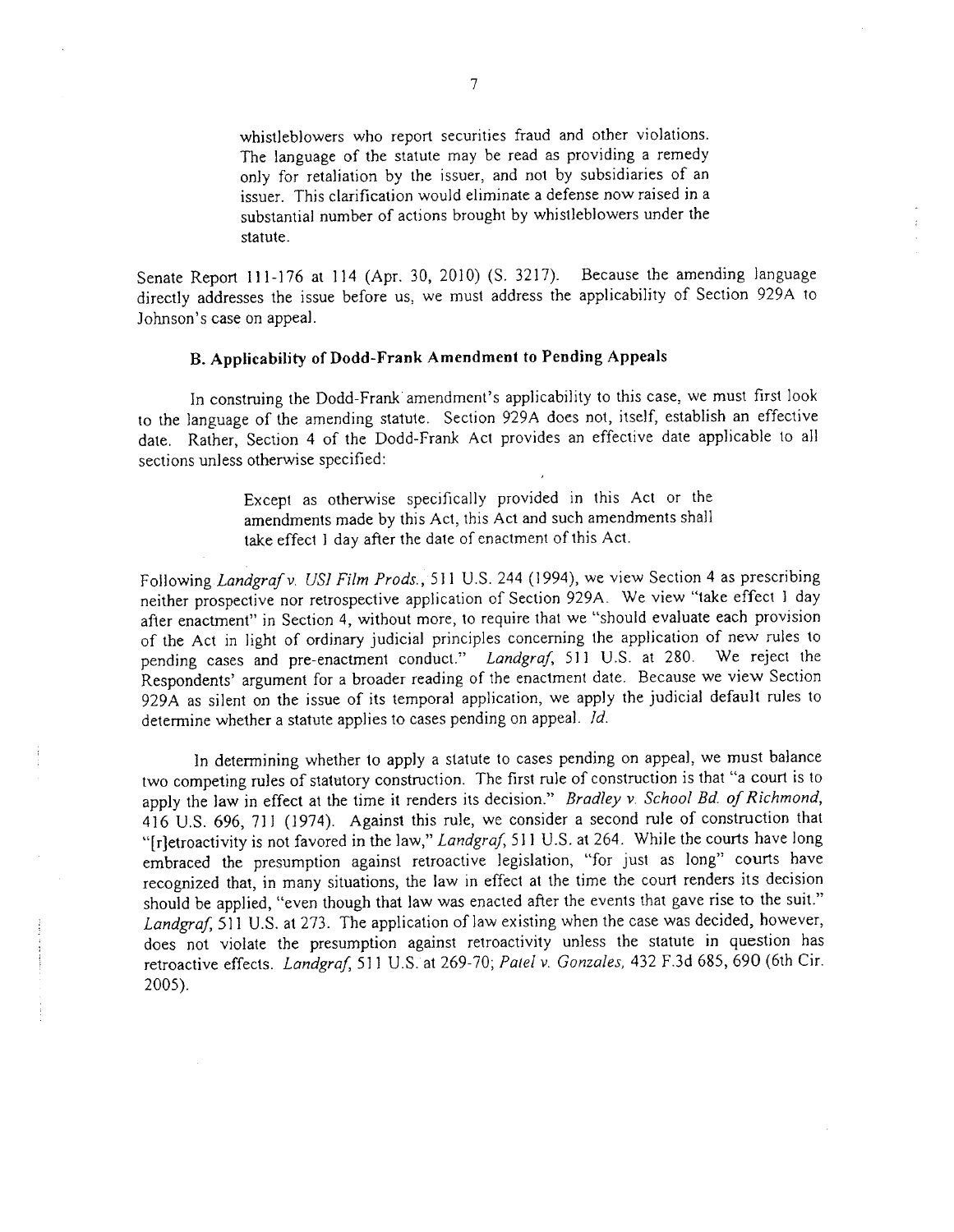# 1. Section 929A's application does not create retroactive effects

Finding no express Congressional instruction as to whether Section 929A should apply to cases pending on appeal, per Landgraf's instruction, we turn to the task of determining whether Section 929A, if applied, would have retroactive effect. As the Supreme Court in Landgraf noted:

deciding when a statute operates "retroactively" is not always a simple or mechanical task. A statute does not operate simple or mechanical task. A statute does not operate "retrospectively" merely because it is applied in a case arsing from conduct antedating the statute's enactment, . . . or upsets expectations based in prior law. Rather, the court must ask whether the new provision attaches new legal consequences to events completed before its enactment. The conclusion that a particular rule operates "retroactively" comes at the end of a process of judgment concerning the nature and extent of the change in the law and the degree of connection between the operation of the new rule and a relevant past event. . . . (F)amiliar considerations of fair notice, reasonable reliance, and settled expectations offer sound guidance.

511 U.S. at 268-269 (citations omitted). Further, when an amendment alters, even "significantly alters," the original statutory language, this does "not necessarly" indicate that the amendment institutes a change in the law. Piamba Cortes v. Am. Airlines, Inc., 177 F.3d 1272, 1283 (11th Cir. 1999). Certainly, Congress may amend a statute to establish new law, but it also may enact an amendment "to clarify existing law, to correct a misinterpretation, or to overrule wrongly decided cases." Brown v. Thompson, 374 F.3d 253, 259 (4th Cir. 2004) (quoting United States v. Sepulveda, 115 F.3d 882, 885 n.5 (11th Cir. 1997)).

# 2. "Clarifications" do not create retroactive effects

Legislation clarifying, rather than altering, existing law "is not typically subject to a presumption against retroactivity and is applied in all cases pending on the date of enactment." Middleton v. City of Chicago, 578 F.3d 655, 663 (7th Cir. 2009); Piamba Cortes, 177 F.3d at 1283 ("concerns about retroactive application are not implicated when an amendment . . . is deemed to clarfy relevant law rather than effect a substantive change in the law"). Consequently, if Section 929A is merely a clarifying amendment as indicated in the Senate report, we believe that the Dodd-Frank Amendment applies.

Courts examine several factors in determining whether an intervening statutory provision<br>s preexisting law rather than substantively changes it, including: "[1] whether the clarifies preexisting law rather than substantively changes it, including: enacting body declared that it was clarifying a prior enactment; (2) whether a conflict or ambiguity existed prior to the amendment; and (3) whether the amendment is consistent with a reasonable interpretation of the prior enactment and its legislative history." Middleton, 578 F.3d at 663-64; see also Piamba Cortes, 177 F.3d at 1283-84; Liquilux Gas Corp. v. Martin Gas Sales, 979 F.2d 887, 890 (1st Cir. 1992). Accordingly, our analysis of whether Congress sought to clarify SOX Section 806 through enactment of Section 929A of the Dodd-Frank Act begins by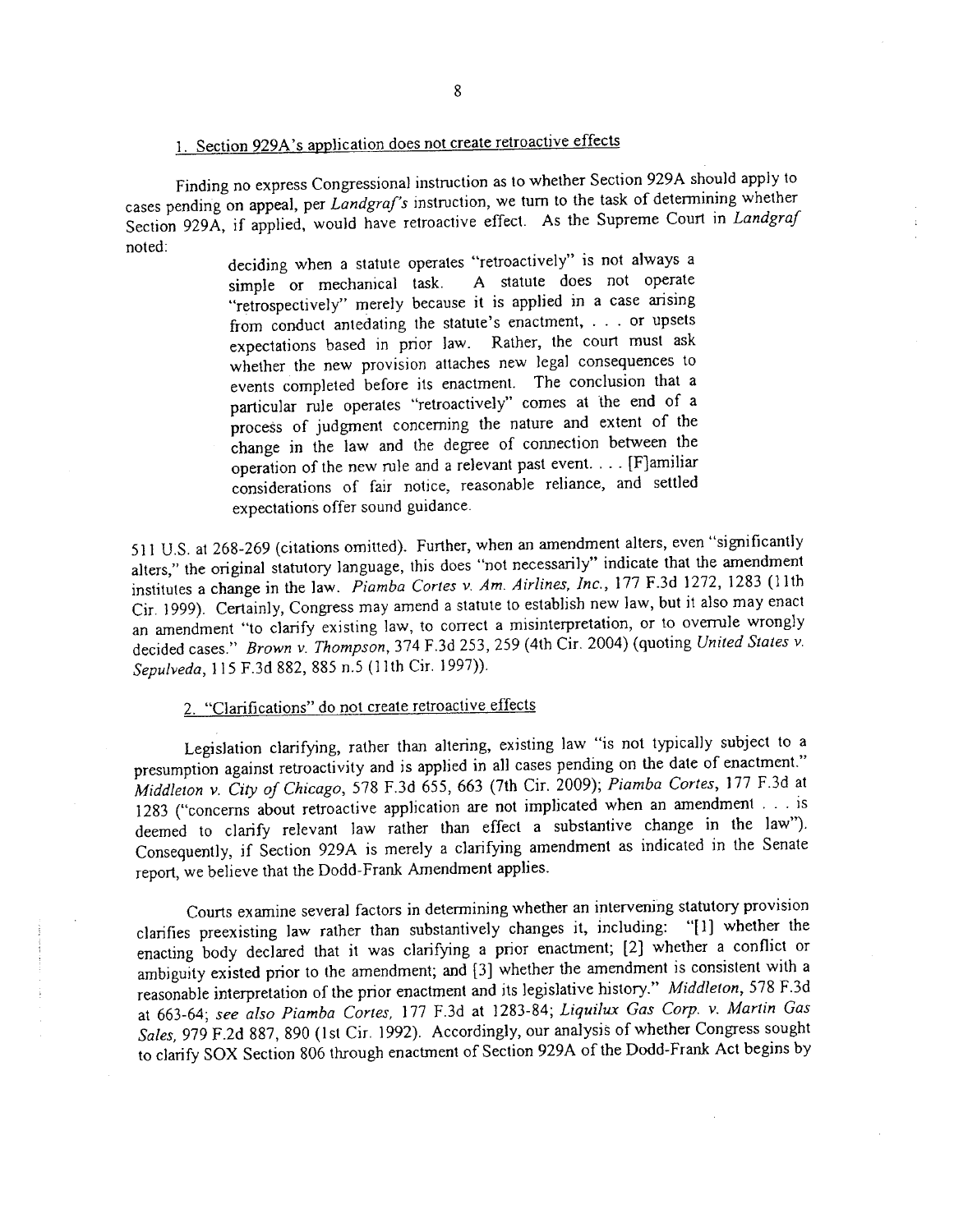"look[ing] to statements of intent made by the legislature that enacted the amendment." Brown v. Thompson, 374 F.3d at 259.

# a. Congressional intent for Section 929A to clarify existing statute

Examining Section 929A's text and title, there is no express indication that Congress intended it to clarify Section 806. The "clarification" language is found in the Senate Report accompanying the introduction of what would become Section 929A. S. Rep. 111-176, at 114. The fact that this expressed legislative intent is contained only in the Senate Report dictates that we proceed with caution in reliance upon Congress's declaration. Middleton, S78 F.3d at 664; Piamba Cortes, 177 F.3d at 1284. Accordingly, we look to additional factors to determine whether Section 929A truly clarifies preexisting law rather than substantively changes it.<sup>6</sup>

# b. Subsidiary coverage under Section 806 was unsettled law before Section 929A

As previously noted, the second factor courts consider in determining whether an intervening statutory provision is a clarification of preexisting law, rather than a substantive change, is whether an ambiguity or conflict in interpretation existed prior to the amendment. "[C]ourts regularly view a conflict in the courts with regard to the proper interpretation of a statute. . . as an indication that Congress passed a subsequent amendment to clarify rather than change existing law."? "Amending legislation is perceived as clarifying, not changing, an original statute's intended meaning when a conflict of statutory interpretation has arisen."<sup>8</sup> Where the pre-amendment law is found to be clearly settled, however, as was the situation in Zarcon, Inc. v. NLRB, 578 F.3d 892, 896 (8th Cir. 2009), courts refuse to find an intervening

 $\gamma$ Brown v. Thompson, 374 F.3d at 259 n.2 (citing ABKCO Music, Inc., v. LaVere, 217 F.3d 684,691 (9th Cir. 2000)), Piamba Cortes, 177 F.3d at 1283-84, and Plyler v. Moore, 129 F.3d 728, 736 n.IO (4th Cir. 1997)); Brown v. Marquette Savings & Loan Ass'n, 686 F.2d 608,615 (7th Cir. 1982) (A "dispute or ambiguity, such as a split in the circuits, (is) an indication that a subsequent amendment is intended to clarify, rather than change, the existing law.").

Parier v. Commissioner, 856 F.2d 1205, i 209 (8th Cir. 1988).

8

 $6$  Middleton, 578 F.3d at 664. We recognize that several other sections of the Dodd-Frank Act expressly state in their respective titles or text that the provisions are "clarifications" of preexisting law, thus implicating the negative inference that Congress did not intend for Section 929A, the title and text of which are silent in comparison, to constitute a similar clarification. Specifically cited by the Chamber of Commerce are Dodd-Frank Act Sections 406, 912, 919, and 928. See Reply Brief of Chamber of Commerce as Amicus Curiae at 10. The other sections of Dodd-Frank wherein "clarification" is expressly stated in the Sections' respective titles or text address subject matters wholly distinct from that addressed by Section 929A. Thus, as the Supreme Court held in Martin v. Hadix, the negative inference does not arise. 527 U.S. 343, 356 (1999) (ruling presence of specific language in one provision generated negative inference that omission of such language in section covering similar subject matter was intentional).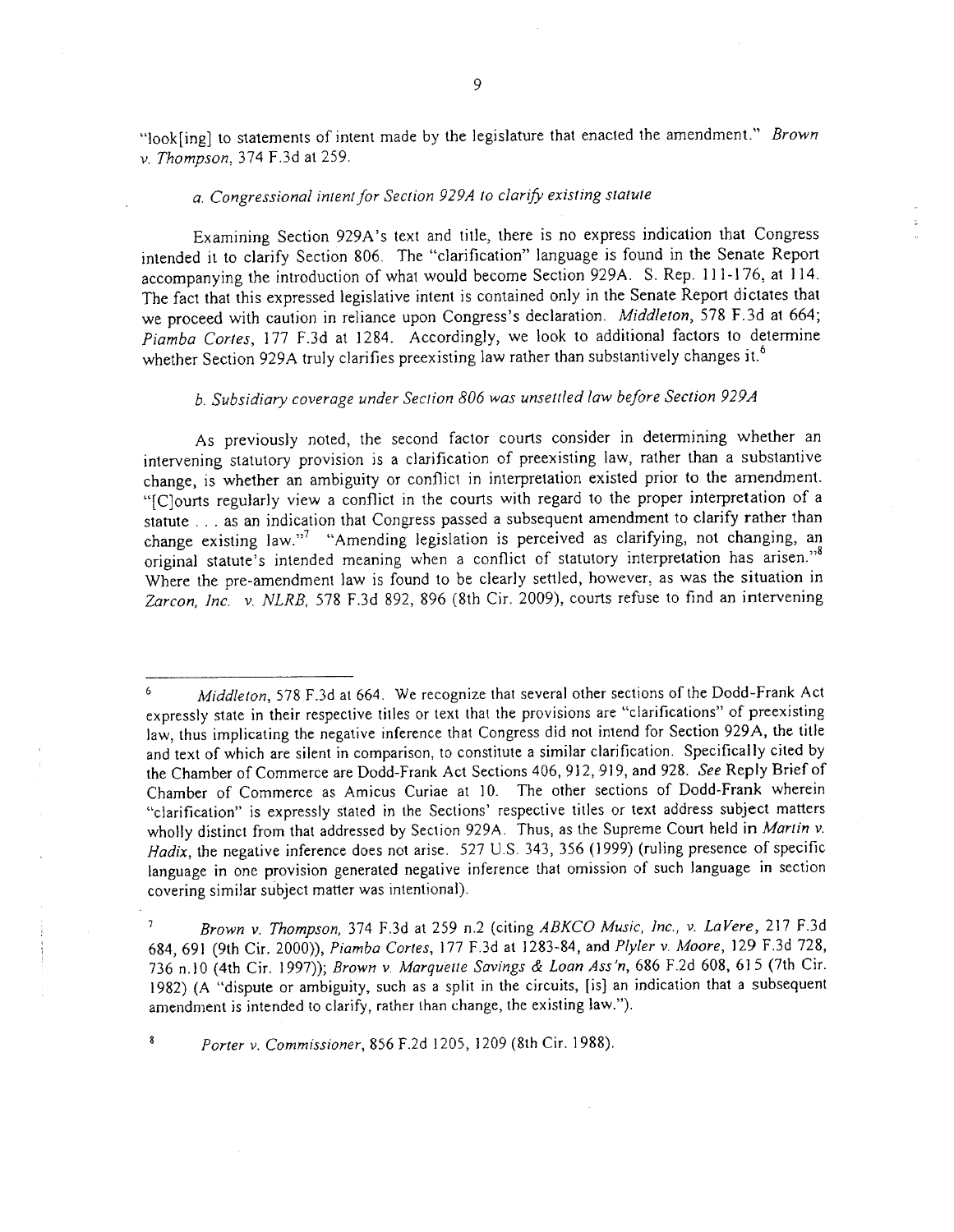law or amendment "clarifying" in the absence of express congressional command found within the text of the intervening enactment.<sup>9</sup>

The issue of subsidiary coverage before Dodd-Frank was far from settled law. Prior to its recent amendment, Section 806 neither expressly included nor excluded from coverage "consolidated subsidiaries" of publicly traded companies. As a result, the statutory text has been labeled "far from pellucid" with respect to the scope of its intended coverage. Lawson v. FMR LLC, 724 F. Supp. 2d 141, 152 (D. Mass. 2010). Significant conflicts have developed in the case law interpreting pre-amendment Section 806's coverage of subsidiaries. Deparment of Labor's ARB, its AUs, and the federal courts have been deeply divided over the subsidiary coverage issue under Section 806. Opinions have ranged from near universal subsidiary coverage to no coverage for subsidiaries.<sup>10</sup> In lieu of or in conjunction with common law agency, ALJs have also applied the "integrated enterprise" or "single employer" test to Section 806 cases involving subsidiaries.<sup>11</sup>

In 2006, the ARB addressed for the first time the question of whether a non-public subsidiary of a publicly traded parent company was subject to the prohibitions of Section 806. In Klopfenstein I, the Board held a subsidiary can be an agent under a common law agency theory

See, e.g., Morefield v. Exelon Servs., Inc., ALJ No. 2004-SOX-002 (Jan. 28, 2004) (ALJ viewed subsidiaries, for SOX purposes, as "an integral part of the publicly traded company, inseparable from it for purposes of evaluating the integrity of its financial information"); Hughart v. Raymond James & Assocs., AU No. 2004-S0X-009, slip op. at 45 (Dec. 17,2004) (subsidiary coverage under Section 806 rejected in the absence of evidence demonstrating that the subsidiary acted as its parent company's agent with respect to the challenged employment action); Grant v. Dominion E. Ohio Gas, AU No. 2004-S0X-063 (Mar. 10, 2005) (rejecting subsidiary coverage; while discussing potential applicability of agency and alter ego theories of liability); Dawkins v. Shell Chem., ALJ No. 2005-SOX-041 (May 16, 2005) (parent company not a named party and no evidence to pierce the corporate veil under alter ego theory); Bothwell v. Am. Income Life, ALJ No. 2005-SOX-057 (Sept. 19, 2005) (non-publicly traded companies are not covered employers); Andrews v. ING N. Am. Insur. Corp., AU Nos. 2005-S0X-050, -051 (Feb. 17,2006) (rejecting agency theory as basis for holding subsidiary liable); Walters v. Deutsch Bank AG, ALJ No. 2008-SOX-070 (Mar. 23, 2009) (returning to a broad theory of coverage for subsidiaries). 10

See, e.g., Carciero v Sodexho Alliance, ALJ No. 2008-SOX-012 (Feb. 19, 2009); Merten v. Berkshire Hathaway, Inc., AU No. 2008-S0X-040 (Oct. 21,2008) (rejecting Section 806 subsidiary coverage under both common law agency theory and the "integrated enterprise" test); Perez v. H&R Block, Inc., ALJ No. 2009-SOX-042 (Dec. 1, 2009). II

 $\frac{1}{2}$  and  $\frac{1}{2}$ 

<sup>9</sup> See also Summers v. U.S. Dep't of Justice, 569 F.3d 500 (D.C. Cir. 2009). Hughes Aircraft Co. v. United States, 520 U.S. 939 (1997), is cited in support of the argument that Section 929A removes a defense presently available to subsidiaries of publicly traded companies, and thus if Section 929A applied to pending cases, it would effect a substantive change in the law having an impermissible retroactive effect. As to the argument relying upon Hughes Aircraft, that Section 929A removes a presently available defense, we do not find the argument persuasive. Unlike the legislative amendment at issue in Hughes Aircraft, Section 929A does not extinguish settled law by removing express language from an existing statute. Id. at 945-46.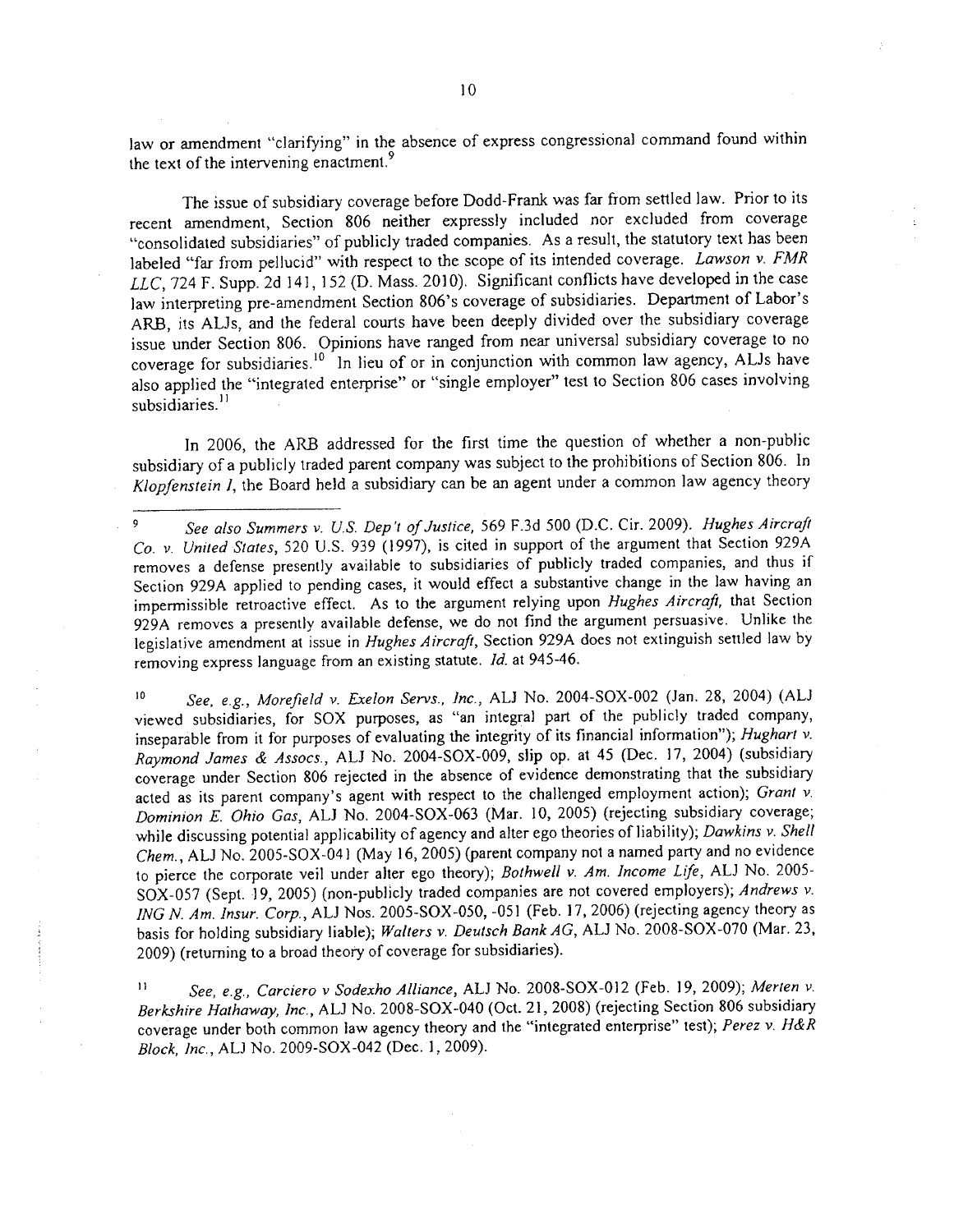and that the parent company need not be a named party.<sup>12</sup> Notwithstanding the Board's ruling in Klopfenstein 1, AU decisions continued to diverge on the question of subsidiary coverage - both with respect to application of the agency factors present in Klopfenstein and with regard to whether common law agency theory is the only acceptable basis for holding a subsidiary liable under Section 806.<sup>13</sup>

In light of the disparate treatment by Department of Labor AUs and the ARB, courts have also varied in their interpretation of whether, and to what extent, privately owned subsidiaries of publicly held corporations are covered under Section 806. Several district courts have held that coverage is limited to the publicly traded company and agents acting on the company's behalf with respect to the challenged employment action.<sup>14</sup>

In the retroactivity analysis, courts consider ambiguity and conflict in the preexisting interpretation of a statute an indication that the amendment to the text was intended to clarify the preexisting text rather than create a substantive change in the law with new legal consequences. As the preceding discussion demonstrates, AUs and the courts have varied in both theory and application concerning the scope of subsidiary coverage under Section 806.

# C. Section 929A is a reasonable interpretation of Section 806

A third factor courts consider in determining if an amendment is a clarification is whether the amendment is a reasonable interpretation of the prior statute and its legislative history. Dodd-Frank Section 929A's amended language adds consolidated subsidiaries to the definition of covered entities under the preexisting statute. For the following reasons, we believe that interpreting consolidated subsidiaries as part of the publicly traded company for purposes of Section806 coverage is a reasonable interpretation of Section 806's preexisting text.

<sup>&</sup>lt;sup>12</sup> The Board reaffirmed its decision in *Klopfenstein I*, with some clarification, following subsequent appeal of the ALJ's decision upon remand in that matter. See Klopfenstein II, ARB Nos. 07 -021, -022.

<sup>13</sup> See, e.g., Teutsch v. ING Group, N.V, ALJ No. 2005-SOX-101, -102, -103 (Sept. 25, 2006) (rejecting argument that a non-publicly traded subsidiary is covered under Section 806 "merely because it has a publicly traded parent"); Savastano v. WPP Group, PLC, ALJ No. 2007-SOX-034 (July 18, 2007) (subsidiary found not to have acted as agent of parent company with respect to challenged employment action); Andrews v. ING N. Am. Ins. Co., ALJ Nos. 2005-SOX-050, -051 (Jan. 8,2009) (on remand, agency must pertain to the employment action at issue).

See, e.g., Brady v. Calyon Secs. (USA), 406 F. Supp. 2d 307, 317-319 (S.D.N.Y. 2005) (agency coverage with respect to challenged employment action); Rao v. Daimler Chrysler Corp., 2007 WL 1424220, at \*5 (E.D. Mich. May 14, 2007); Malin v. Siemens Med. Solutions Health Servs., 638 F. Supp. 2d 492, 499-502 (D. Md. 2008); Lawson, 724 F. Supp. 2d at 161 (employees of any related entity of a publicly traded company are protected under Section 806 from retaliation by their employer).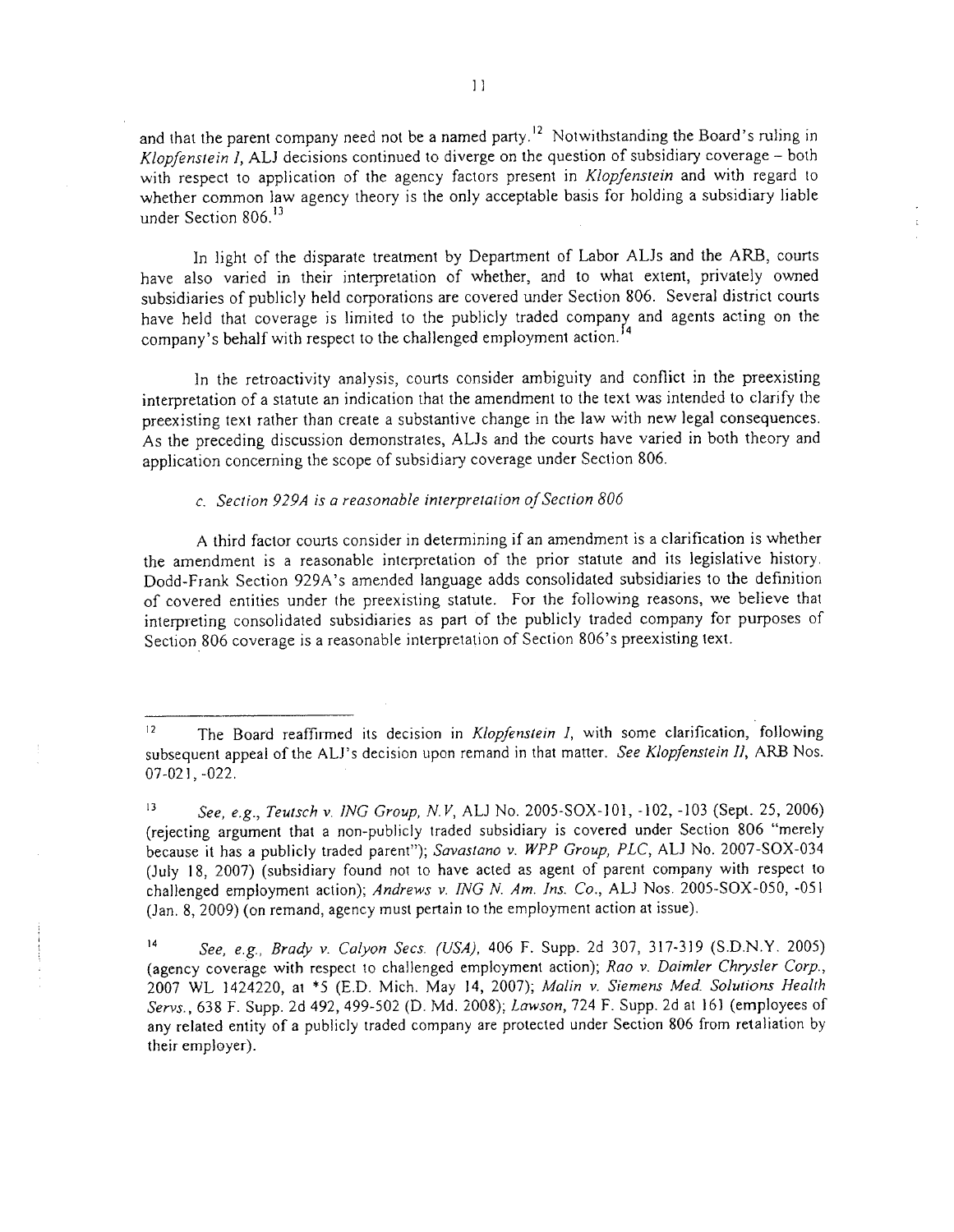# i. Section 806's Purpose

Section 806 was part of a comprehensive bill ensuring corporate responsibility, enhancing public disclosure, and improving the quality and transparency of financial reporting and auditing. In furtherance of these purposes, Congress added whistleblower protection provisions to the Corporate and Criminal Fraud Accountability Act of 2002. Congress viewed the incorporation of the Corporate and Criminal Fraud Accountability Act into Sarbanes-Oxley as "crucial" to "restoring trust in the financial markets by ensuring that corporate fraud and greed may be better detected, prevented and prosecuted." S. Rep. 107-146 at 2 (May 6, 2002). Section 806 furthers Sarbanes-Oxley's goals by protecting employees against retaliation who disclose information they reasonably believe constitutes a violation of a rule or regulation of the Securities and Exchange Commission (SEC), various forms of fraud, and fraud against shareholders.

ii. SEC filing requirements reinforces interpretation of "company" to include consolidated subsidiaries

Section 806 prohibits retaliation against an employee by any "company with a class of securities registered under section 12 of the Securities Exchange Act of 1934 (15 U.S.c. 78l), or that is required to file reports under section 15(d) of the Securities Exchange Act of 1934 (15 U.S.C. 78 $o(d)$ ." A company trading on a national exchange must register under Section 12. A registration statement under Section 12 includes the registering company's balance sheets and profit and loss statements for "any person directly or indirectly controlling or controlled by, or under direct or indirect common control with, the issuer." Unce a company is registered under Section 12, it must file periodic reports under Section 13.<sup>16</sup> Section 15(d) of the Exchange Act expressly requires the fiing of numerous reports that include consolidated subsidiaries, and similar periodic reports are required under Section 13. Section 13 periodic reports filed with the SEC may include "consolidated balance sheets or income accounts" for any entity that it directly or indirectly controls.<sup>17</sup> Given the long-established requirement to include consolidated subsidiaries in periodic reporting, it seems very reasonable to assume that Congress broadly used the term "company" to include "consolidated subsidiaries" within its meaning.

Under the rules and regulations of the SEC and the Financial Accounting Standards Board (FASB),<sup>18</sup> majority-owned subsidiaries, as controlled entities, are generally consolidated

16 15 U.S.C.A. § 78m(b)(1) (Westlaw 2011); 17 C.F.R. § 240.13a-1 et seq. (Westlaw 2011).

 $17 \t 15 \text{ U.S.C.A.} \S 78m(b)(1).$ 

The FASB is a private organization whose standards govern the preparation of consolidated financial statements and have been officially recognized as authoritative by the SEC. Rule  $4-01(a)(1)$ of SEC Regulation S-X, 17 C.F.R. § 210.4-01(a)(1) (Westlaw 2011) (now International Accounting Standards Board). See SEC Release No. 33-822 1 (Apr. 25, 2003), Policy Statement: Reaffrming the 18

<sup>15</sup> U.S.C.A. § 78J(b) (Westlaw 2011). "Person" is defined under the Exchange Act to include companies and corporations. See 15 U.S.C.A. §§ 78c(a)(9) (Westlaw 2011). IS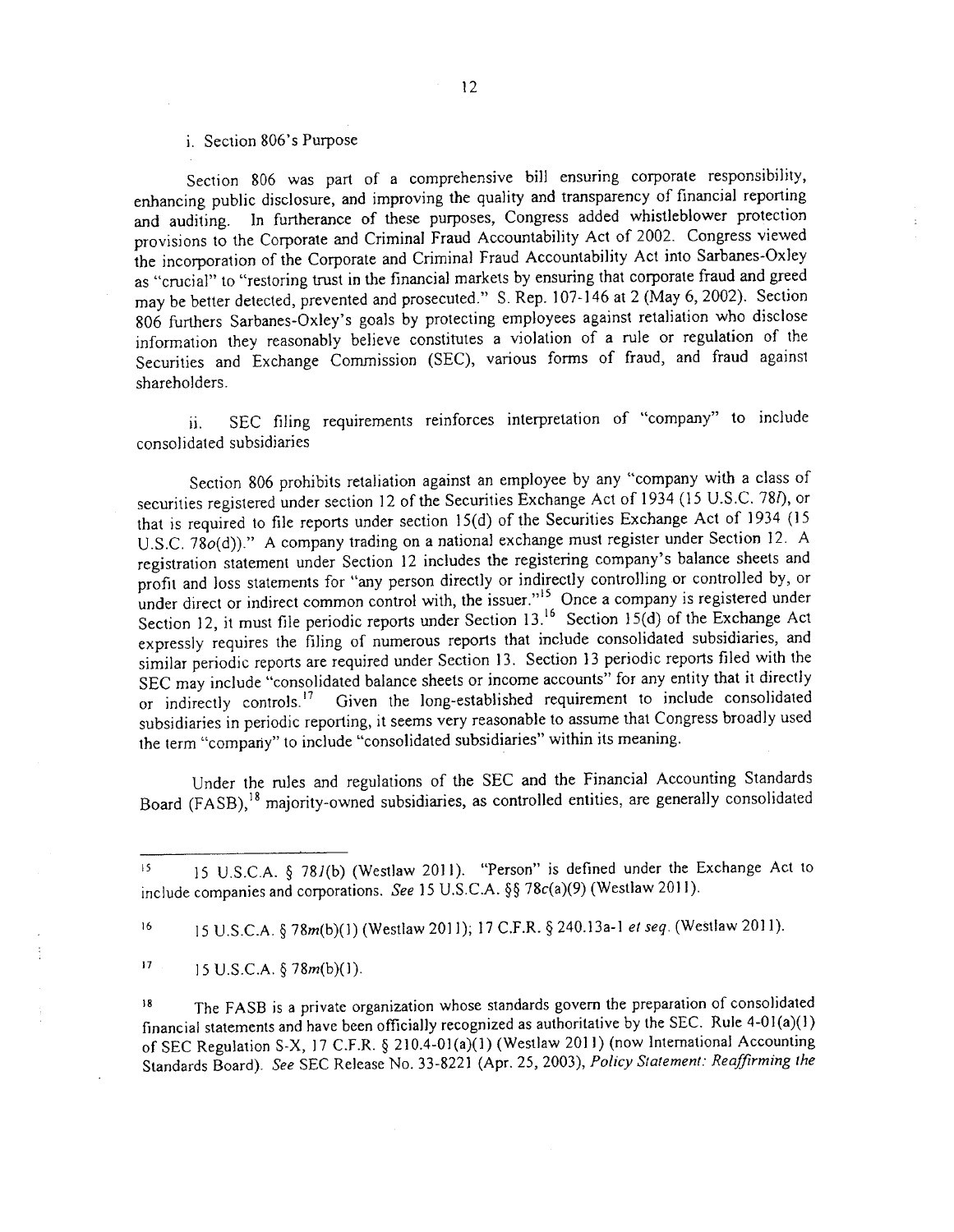with the parent company's financials for purposes of registration and periodic reporting.<sup>19</sup> The purpose of consolidated financial statements "is to present, primarily for the benefit of the owners and creditors of the parent [company], the results of operations and the financial position of a parent and all its subsidiaries as if the consolidated group were a single economic entity." FASB, Accounting Research Bulletin No. 51 (1959), as amended.<sup>20</sup> For purposes of financial reporting, these subsidiaries are considered part of the parent company for the purposes of complying with sections 12 and 15(d) of the Exchange Act. OSHA Amicus Brief at 17.

Understanding the requirements of Exchange Act Sections 12 and 15(d) leads to the conclusion that Section 806's coverage of a "company with a class of securities registered under section 12 . . . or that is required to file reports under section 15(d)" encompasses subsidiaries of a publicly traded parent company whose financial infonnation is included in the consolidated financial information filed by the parent company as part of its registration statement or periodic reports. Indeed only by effectively viewing publicly traded companies and their subsidiaries as one and the same for Section 806 coverage purposes can the critical role that Congress envisioned for whistleblowers be achieved.

iii. Legislative history supports subsidiary coverage

Sarbanes-Oxley's legislative history buttresses the conclusion that Section 806 includes subsidiary coverage. Principal sponsors of Sarbanes-Oxley and Section 806 viewed protecting whistleblowers as crucial means for assuring that corporate fraud and malfeasance would be publicly exposed and brought to light from behind the corporate veil. As Senator Sarbanes, principal sponsor of Sarbanes-Oxley, explained:

> Senator Leahy and his colleagues on the Judiciary Committee have moved ahead to provide additional protections and remedies for corporate whistlebJowers that I think will help to ensure that

Stalus of the FASB as a Designated Private-Secior Slandard Setter, available at http://www.sec.govlrules/policy/33-8221.htm.

19 SEC Amicus Brief, at 6-9; see Rule 3A-02 of Regulation S-X, 17 C.F.R. §§ 210.3-01(a) and 210.3A-02 (consolidation for controlled entities including subsidiaries). According to these regulations, a parent company must consolidate into its financial reports the financia1s of its majorityowned subsidiaries and disclose its consolidation principles. 17 C.F.R. § 210.3-01 (consolidated balance sheets); 17 C.F.R. § 210.3A-02(a) ("Generally, registrants shall consolidate entities that are majority owned and shall not consolidate entities that are not majority owned."). A subsidiary is considered directly or indirectly controlled by the parent company if the parent company owns a majority voting interest in the subsidiary. 17 C.F.R.  $\S$  210.1-02(g). See In re Mutual Funds Inv. Litig., 566 F.3d 111, 130-131 (4th Cir. 2009), for discussion of what suffices to constitute "control" under Sections 15 and 20(a) of the Securities Exchange Act.

Accounting Research Bulletin No. 51, as amended by Financial Accounting Statement (FAS) No. 94, and FAS No. 160 (2007). 20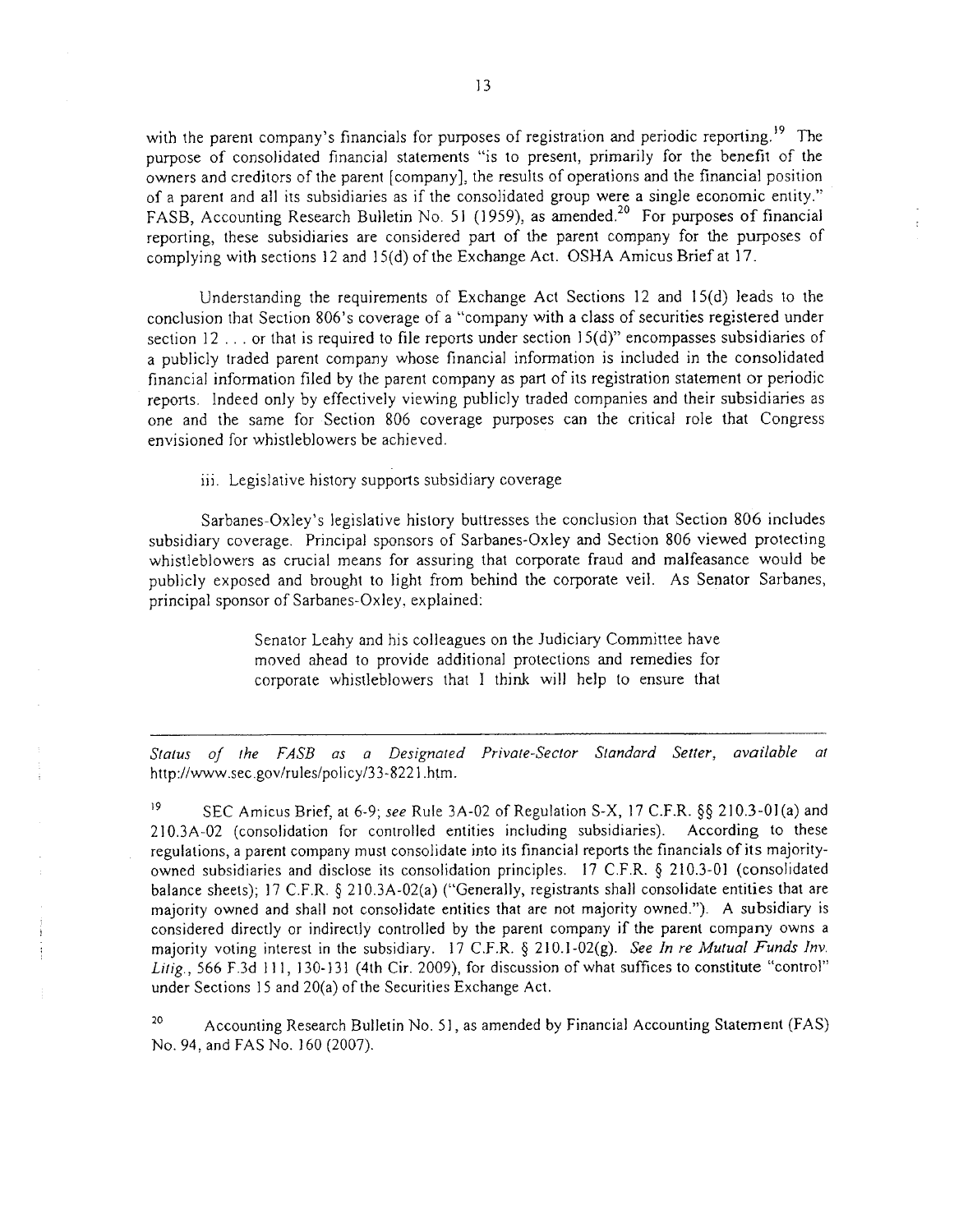employees will not be punished for taking steps to prevent corporate malfeasance.<sup>[21]</sup>

Senator Leahy, principal sponsor of the Corporate and Criminal Fraud Accountability Act (and thus SOX Section 806), similarly explained:

> (WJe include meaningful protections for corporate whistleblowers, as passed by the Senate. We leared from Sherron Watkins of Enron that these corporate insiders are the key witnesses that need to be encouraged to report fraud and help prove it in court. . . The provisions Senator Grassley and I worked out in Judiciary Committee make sure whistleblowers are protected.<sup>[22]</sup>

Notwithstanding the central role that Congress intended whistleblowers play in assuring that the purpose and goals of Sarbanes-Oxley are met, the Respondents and several amici curiae argue that SOX's legislative history nevertheless favors the conclusion that Congress intended Section 806 coverage of publicly traded corporations to the exclusion of non-publicly traded subsidiaries, citing language in the Senate Judiciary Committee report and floor comments by Senators Leahy and Sarbanes.<sup>23</sup> We find several of the cited passages to be taken out of context, or to just as easily support the conclusion that the passages reflect a distinction drawn between publicly traded companies (including their subsidiaries) and privately owned companies unaffiliated with a public entity. While the passages obviously reflect Congressional concern that the legislation apply to publicly traded companies, they also suggest that Congress merely intended to exclude small private companies (that do not file statements with the SEC and that are not ultimately responsible to shareholders and the investing public) from Section 806's burdens.

As previously discussed, Congressional concern for protecting investors necessarily encompasses subsidiaries of publicly traded companies to the extent that subsidiary financials are

<sup>22</sup> 148 Cong. Rec. S7358 (July 25, 2002). See also 3 Documents on Legislative History of SOX at 1294.

E.g., Chamber of Commerce of the United States, the Equal Employment Advisory Council, and David Landau & Associates, LLC., citing S. Rep. No. 107-146, at \*13 (Section 806 "would provide whistleblower protection to employees of publicly traded companies"); 148 Cong. Rec. S7351 (July 25, 2002) (Sen. Sarbanes) ("[L]et me make very clear that [the Act] applies exclusively to public companies - that is, to companies registered with the Securities and Exchange Commission. . . . It is not applicable to private companies, who make up the vast majority of companies across the country."); 3 Documents on Legislative History of SOX at 1254 (July 9, 2002) (Sen. Dodd) ("We excluded the overwhelming majority of businesses that are private entities, that have no filing requirements with the SEC."). 23

 $\frac{1}{2}$  . The second components of  $\frac{1}{2}$ 

<sup>&</sup>lt;sup>21</sup> 3 Documents before the Committee on Banking, Housing, and Urban Affairs United States Senate, l07th Cong., 2d Sess., on the Legislative History of Sarbanes-Oxley Act of 2002, at 1299 (July 10, 2002) (hereinafter, 3 Documents on Legislative History of SOX).